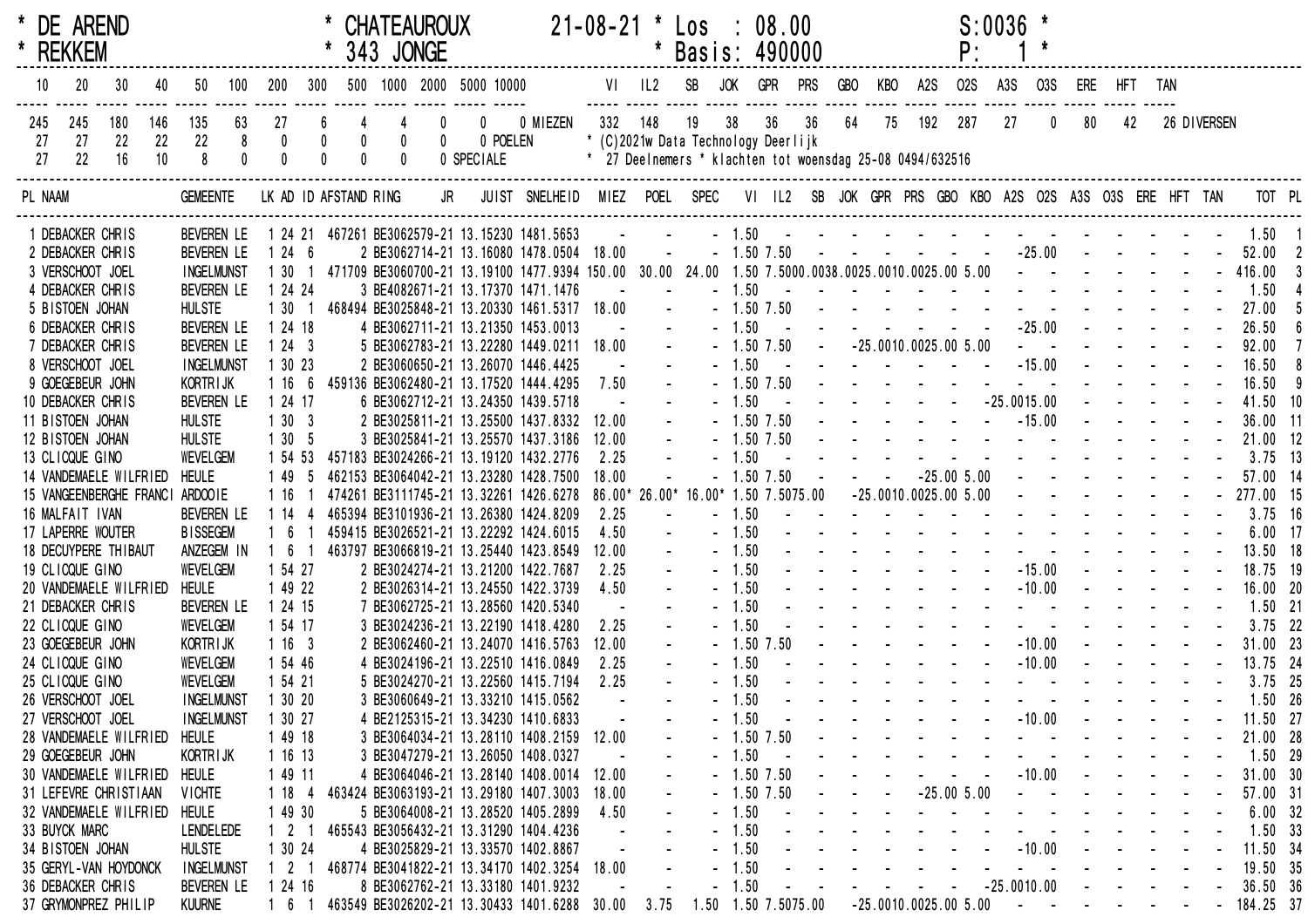| * DE AREND<br>* REKKEM          |                   |                     | <b>CHATEAUROUX</b><br>* 343 JONGE                    | 21-08-21 * Los : 08.00        |                         |            | * Basis: 490000 |                |                                |                                                               |                   | P:                | $S:0036$ *           |                                 |                |                                   |          |                         |                                   |    |
|---------------------------------|-------------------|---------------------|------------------------------------------------------|-------------------------------|-------------------------|------------|-----------------|----------------|--------------------------------|---------------------------------------------------------------|-------------------|-------------------|----------------------|---------------------------------|----------------|-----------------------------------|----------|-------------------------|-----------------------------------|----|
| PL NAAM                         | <b>GEMEENTE</b>   |                     | LK AD ID AFSTAND RING<br>JR                          | JUIST SNELHEID MIEZ POEL SPEC |                         |            |                 | VI IL2         |                                | SB JOK GPR PRS GBO KBO A2S O2S A3S O3S ERE HFT TAN            |                   |                   |                      |                                 |                |                                   |          |                         | TOT PL                            |    |
| 38 VERSCHOOT JOEL               | <b>INGELMUNST</b> | 1 30 30             | 5 BE3060671-21 13.37030 1399.5223                    |                               |                         |            |                 | $-1.50 -$      |                                |                                                               |                   |                   |                      |                                 |                |                                   |          |                         | 1.50 38                           |    |
| 39 VERSCHOOT DIETER             | <b>KACHTEM</b>    |                     | 1 7 6 471369 BE3041141-21 13.36510 1399.3439 12.00 - |                               |                         |            |                 |                |                                | $-1.50$ 7.50 $  -25.00$ 5.00                                  |                   |                   |                      |                                 |                |                                   |          |                         | $        51.00$ 39                |    |
| 40 CLICQUE GINO                 | WEVELGEM          | 1 54 29             | 6 BE3024254-21 13.27210 1396.6183                    |                               | 2.25                    |            |                 |                |                                | $-1.50$ $       -10.00$ $      13.75$ 40                      |                   |                   |                      |                                 |                |                                   |          |                         |                                   |    |
| 41 BISTOEN JOHAN                | <b>HULSTE</b>     | 1 30 30             | 5 BE3029959-21 13.36080 1393.7743                    |                               |                         |            |                 | $-1.50$        |                                | and the state of the state of                                 |                   |                   |                      |                                 |                | and the second contract of the    |          |                         | $1.50$ 41                         |    |
| 42 VANGEENBERGHE FRANCI         | ARDOO1E           | 1164                | 2 BE3023802-21 13.40221 1393.3758 18.00 3.75         |                               |                         |            |                 |                |                                | $1.50$ $1.50$ $7.50$ $ -25.0010.0025.00$ $5.00$               |                   |                   |                      | $-10.00$                        |                |                                   |          |                         | $    -$ 107.25 42                 |    |
| 43 VERSCHOOT JOEL               | <b>INGELMUNST</b> | 1 30 24             | 6 BE4152023-21 13.38330 1393.3215                    |                               | $\sim$                  |            |                 | $-1.50$        |                                | المتاريخ والمتاريخ والمتاريخ                                  |                   |                   |                      | $-10.00$                        |                |                                   |          |                         | $-11.50$ 43                       |    |
| 44 BISTOEN JOHAN                | <b>HULSTE</b>     | 1 30 12             | 6 BE3029956-21 13.36220 1392.8075                    |                               |                         |            |                 | $-1.50$        |                                |                                                               |                   |                   |                      |                                 |                |                                   |          |                         | 11.50 44                          |    |
| 45 DEBACKER CHRIS               | BEVEREN LE        | 1242                | 9 BE3062671-21 13.35460 1391.6241 30.00* 20.00       |                               |                         |            |                 |                |                                | $6.75*$ 1.50 7.5075.00 -25.0010.0025.00 5.00                  |                   |                   |                      |                                 |                |                                   |          |                         | - - - - - - - - 205.75 45         |    |
| 46 NEYRINCK - CALLENS           | <b>GULLEGEM</b>   | $1 \quad 7 \quad 6$ | 460660 BE3026506-21 13.31070 1391.2317 18.00         |                               |                         | $\sim 100$ |                 | $-1.50$        |                                | . 19.50 46                                                    |                   |                   |                      |                                 |                |                                   |          |                         |                                   |    |
| 47 BISTOEN JOHAN                | <b>HULSTE</b>     | 1 30 23             | 7 BE3029982-21 13.37180 1388.9535                    |                               |                         |            |                 | $-1.50$        |                                | the contract of the contract of the contract of               |                   |                   |                      |                                 |                |                                   |          |                         | $1.50$ 47                         |    |
| 48 BISTOEN JOHAN                | <b>HULSTE</b>     | 1302                | 8 BE3025851-21 13.37280 1388.2675 18.00              |                               |                         |            |                 | $-1.50$ 7.50   |                                |                                                               |                   |                   |                      |                                 |                |                                   |          |                         | $-25.00 -00.00 212.00 48$         |    |
| 49 CLICQUE GINO                 | <b>WEVELGEM</b>   | 1 54 37             | 7 BE3024229-21 13.29220 1388.0670                    |                               | 2.25                    |            |                 | $-1.50$        |                                | . 3.75 49                                                     |                   |                   |                      |                                 |                |                                   |          |                         |                                   |    |
| 50 VANDEMAELE WILFRIED          | HEULE             | 1 49 29             | 6 BE3064074-21 13.32570 1388.0553                    |                               | 4.50                    |            |                 | $-1.50$        |                                |                                                               |                   |                   |                      |                                 |                |                                   |          |                         | $-10.00$ $    -$ 16.00 50         |    |
| 51 VERSCHOOT JOEL               | <b>INGELMUNST</b> | 1 30 15             | 7 BE3060639-21 13.40250 1385.6813                    |                               | 12.00                   | $\sim 100$ |                 | $-1.50$ $7.50$ |                                |                                                               |                   | $-25.005.00$      | $\sim$               |                                 |                |                                   |          |                         | $- - - - 51.0051$                 |    |
| 52 VANGEENBERGHE FRANCI         | ARDOO1E           | 1163                | 3 BE3023835-21 13.42371 1384.2254                    |                               | 18.00                   | $1.50*$    |                 |                |                                | $-1.50$ $7.50$ $-25.0010.0025.00$ $5.0015.00$                 |                   |                   |                      |                                 |                | $    25.0050.00$                  |          |                         | $-283.5052$                       |    |
| 53 VERHEYE RINO                 | AALBEKE           | $1\quad 4$<br>- 3   | 452849 BE3061182-21 13.27260 1383.0266 12.00         |                               |                         | $\sim 100$ |                 | $-1.50$ $7.50$ |                                | $    -25.00$ $5.00$                                           |                   |                   |                      | $\sim 10^{-1}$ , $\sim 10^{-1}$ |                |                                   |          |                         | $    -$ 51.00 53                  |    |
| 54 GOEGEBEUR JOHN               | <b>KORTRIJK</b>   | 1168                | 4 BE3066875-21 13.32040 1382.6621                    |                               | $\sim 100$ km s $^{-1}$ |            |                 |                |                                | - 1.50 - - - - - - - - - -10.00 - - - - - - 11.50 54          |                   |                   |                      |                                 |                |                                   |          |                         |                                   |    |
| 55 VERSCHOOT JOEL               | <b>INGELMUNST</b> | 1 30 18             | 8 BE4151010-21 13.41110 1382.5675                    |                               | $\sim 100$              |            |                 | $-1.50$        |                                |                                                               |                   |                   |                      |                                 |                |                                   |          |                         | 11.50 55                          |    |
| 56 VANDEMAELE WILFRIED          | <b>HEULE</b>      | 1 49 24             | 7 BE3064089-21 13.34490 1380.3166                    |                               | 4.50                    |            |                 | $-1.50$        |                                | and the state of the state                                    |                   |                   |                      |                                 |                | and the state of the state of the |          |                         | $6.00\quad 56$                    |    |
| 57 VERSCHOOT JOEL               | <b>INGELMUNST</b> | 1 30 10             | 9 BE3060741-21 13.42060 1378.8629                    |                               | 12.00                   |            |                 | $-1.50$ $7.50$ |                                | $- - -20.005.00$                                              |                   |                   |                      |                                 |                | and the second contract of the    |          |                         | 46.00 57                          |    |
| 58 DEBACKER CHRIS               | <b>BEVEREN LE</b> | $124$ 1             | 10 BE3062670-21 13.39170 1377.2000                   |                               | $30.00*16.25*$          |            |                 |                | 2.00* 1.50 7.5075.00           | $-5.002.00$                                                   |                   | $-5.0015.0010.00$ |                      |                                 | $\sim 10^{-1}$ |                                   |          |                         | $-25.0000.0000.00$ 394.25 58      |    |
| 59 CLICQUE GINO                 | <b>WEVELGEM</b>   | 1 54 4              | 8 BE3024180-21 13.32130 1376.1591 18.00              |                               |                         |            |                 | $-1.50$ $7.50$ |                                | $    -$ 5.00                                                  |                   |                   |                      | $-10.00$                        |                |                                   |          |                         | $    -$ 42.00 59                  |    |
| 60 VANDEMAELE WILFRIED          | <b>HEULE</b>      | 1 49 16             | 8 BE3064072-21 13.35560 1375.7283 12.00              |                               |                         |            |                 |                |                                |                                                               |                   |                   |                      |                                 |                |                                   |          |                         |                                   |    |
| 61 VANDEMAELE WILFRIED          | HEULE             | 1 49 40             | 9 BE3064011-21 13.36010 1375.3871                    |                               | $\sim 10$               |            |                 |                |                                | and a series of the series of the series of the series of the |                   |                   |                      |                                 |                |                                   |          |                         |                                   | 61 |
| 62 CLICQUE GINO                 | <b>WEVELGEM</b>   | 1 54 36             | 9 BE3024267-21 13.32410 1374.2287                    |                               | 2.25                    |            |                 | $-1.50 -$      |                                | <u>.</u> 3.75 62                                              |                   |                   |                      |                                 |                |                                   |          |                         |                                   |    |
| 63 GOEGEBEUR JOHN               | <b>KORTRIJK</b>   | 1 16 5              | 5 BE3062471-21 13.34310 1372.5355                    |                               | 7.50                    |            |                 | $-1.50$ 7.50   |                                |                                                               |                   |                   |                      |                                 |                |                                   |          |                         | - - - -15.00 - - - - - - 31.50 63 |    |
| 64 DUBRUL DOMINIQUE             | <b>HULSTE</b>     | 113                 | 467885 BE3025102-21 13.41139 1371.1652               |                               | 12.00                   |            |                 | $-1.50$ 7.50   |                                |                                                               |                   |                   |                      |                                 |                |                                   |          |                         | - - - - - - - - - 21.00 64        |    |
| 65 CLICQUE GINO                 | <b>WEVELGEM</b>   | 1 54 26             | 10 BE3024224-21 13.33430 1369.9735                   |                               | 2.25                    |            |                 | $-1.50$        |                                | $       10.00$                                                |                   |                   |                      |                                 |                |                                   |          |                         | $    -$ 13.75 65                  |    |
| 66 VANGEENBERGHE FRANCI ARDOOIE |                   | 1166                | 4 BE3023794-21 13.46241 1369.1072 12.00              |                               |                         |            |                 | $-1.50$ 7.50   |                                | and the state of the state of the                             |                   |                   |                      | $-10.00$                        |                |                                   |          |                         | 31.00 66                          |    |
| 67 GOEGEBEUR JOHN               | <b>KORTRIJK</b>   | 1 16 10             | 6 BE3047266-21 13.36120 1365.6633                    |                               |                         |            |                 | $-1.50$        |                                |                                                               | $     10.00$ $ -$ |                   |                      |                                 |                |                                   |          |                         | $-$ 11.50 67                      |    |
| 68 VANDEMAELE WILFRIED HEULE    |                   | 1492                | 10 BE3064049-21 13.38460 1364.2222 30.00             |                               |                         | $6.50*$    |                 |                |                                | - 1.50 7.5075.00 - - - - - - - - - - - - - 120.50 68          |                   |                   |                      |                                 |                |                                   |          |                         |                                   |    |
| 69 CLICQUE GINO                 | <b>WEVELGEM</b>   | 1 54 50             | 11 BE3024268-21 13.35380 1362.1502                   |                               | 2.25                    |            |                 | $-1.50$        |                                | <u>.</u> 3.75 69                                              |                   |                   |                      |                                 |                |                                   |          |                         |                                   |    |
| 70 CLICQUE GINO                 | <b>WEVELGEM</b>   | 54 34               | 12 BE3024237-21 13.35490 1361.4065                   |                               | 2.25                    |            |                 | $-1.50$        |                                |                                                               |                   |                   |                      | $-10.00$                        |                |                                   |          |                         | 13.75 70                          |    |
| 71 VERSCHOOT DIETER             | <b>KACHTEM</b>    | 72                  | 2 BE3041104-21 13.46310 1360.3069                    |                               | 12.00                   |            |                 | $-1.50$ 7.50   |                                |                                                               |                   |                   |                      | $-10.00$                        |                |                                   |          |                         | 31.00 71                          |    |
| 72 HEGGERMONT LAURENS           | <b>INGELMUNST</b> | $\overline{4}$      | 469229 BE3026514-21 13.45121 1359.2895               |                               | 12.00                   |            |                 | $-1.50$ 7.50   |                                |                                                               |                   |                   |                      |                                 |                |                                   |          |                         | 21.00 72                          |    |
| 73 DUBRUL DOMINIQUE             | <b>HULSTE</b>     | 1135                | 2 BE3025114-21 13.44369 1357.7035                    |                               | 4.50                    |            |                 | $-1.50$ 7.50   |                                |                                                               |                   |                   | $\sim$               | $-10.00$                        |                |                                   |          |                         | 23.50 73                          |    |
| 74 VANGHELUWE EDDY              | <b>HARELBEKE</b>  | 2 <sub>2</sub>      | 462049 BE3061561-21 13.40410 1356.2419               |                               | 30.00                   |            |                 | $-1.50$ 7.50   |                                |                                                               |                   |                   |                      |                                 |                |                                   |          |                         | 39.00 74                          |    |
| 75 BISTOEN JOHAN                | <b>HULSTE</b>     | 1 30 13             | 9 BE3029971-21 13.45310 1355.9230                    |                               |                         |            |                 | $-1.50$        |                                |                                                               |                   |                   |                      |                                 |                |                                   |          |                         | 1.50 75                           |    |
| 76 VANGEENBERGHE FRANCI         | ARDOO1E           | 1165                | 5 BE3111793-21 13.49521 1355.5414 12.00              |                               |                         |            |                 | $-1.50$ 7.50   |                                |                                                               |                   |                   | $-10.00 -25.00$      |                                 |                |                                   | $-25.00$ |                         | 81.00 76                          |    |
| 77 BISTOEN JOHAN                | <b>HULSTE</b>     | 1 30 18             | 10 BE3025840-21 13.45440 1355.0733                   |                               |                         |            |                 | $-1.50$        |                                |                                                               |                   |                   |                      | $-10.00$                        |                |                                   |          |                         | 11.50 77                          |    |
| 78 HEGGERMONT LAURENS           | <b>INGELMUNST</b> | $4 \quad 3$         | 2 BE3026512-21 13.46231 1354.6458                    |                               | 12.00                   |            |                 | $-1.50$ 7.50   |                                |                                                               |                   |                   | $-10.0010.00$        |                                 |                |                                   |          |                         | 41.00 78                          |    |
| 79 MALFAIT IVAN                 | BEVEREN LE        | 1147                | 2 BE3101950-21 13.43560 1353.1518                    |                               | 2.25                    |            |                 | $-1.50$        |                                |                                                               |                   |                   |                      |                                 |                |                                   |          |                         | 3.75 79                           |    |
| 80 LAPERRE WOUTER               | <b>BISSEGEM</b>   | 6 4                 | 2 BE3026545-21 13.39472 1352.0689                    |                               | 4.50                    |            |                 | $-1.50$        | $\sim$ 100 $\pm$<br>$\sim$ $-$ | $\sim$<br>$\sim$ 100 $\mu$                                    | $\sim$ 100 $\mu$  |                   | $\sim$<br>$\sim 100$ |                                 |                |                                   | $\sim$   | and the contract of the | $6.00\quad80$                     |    |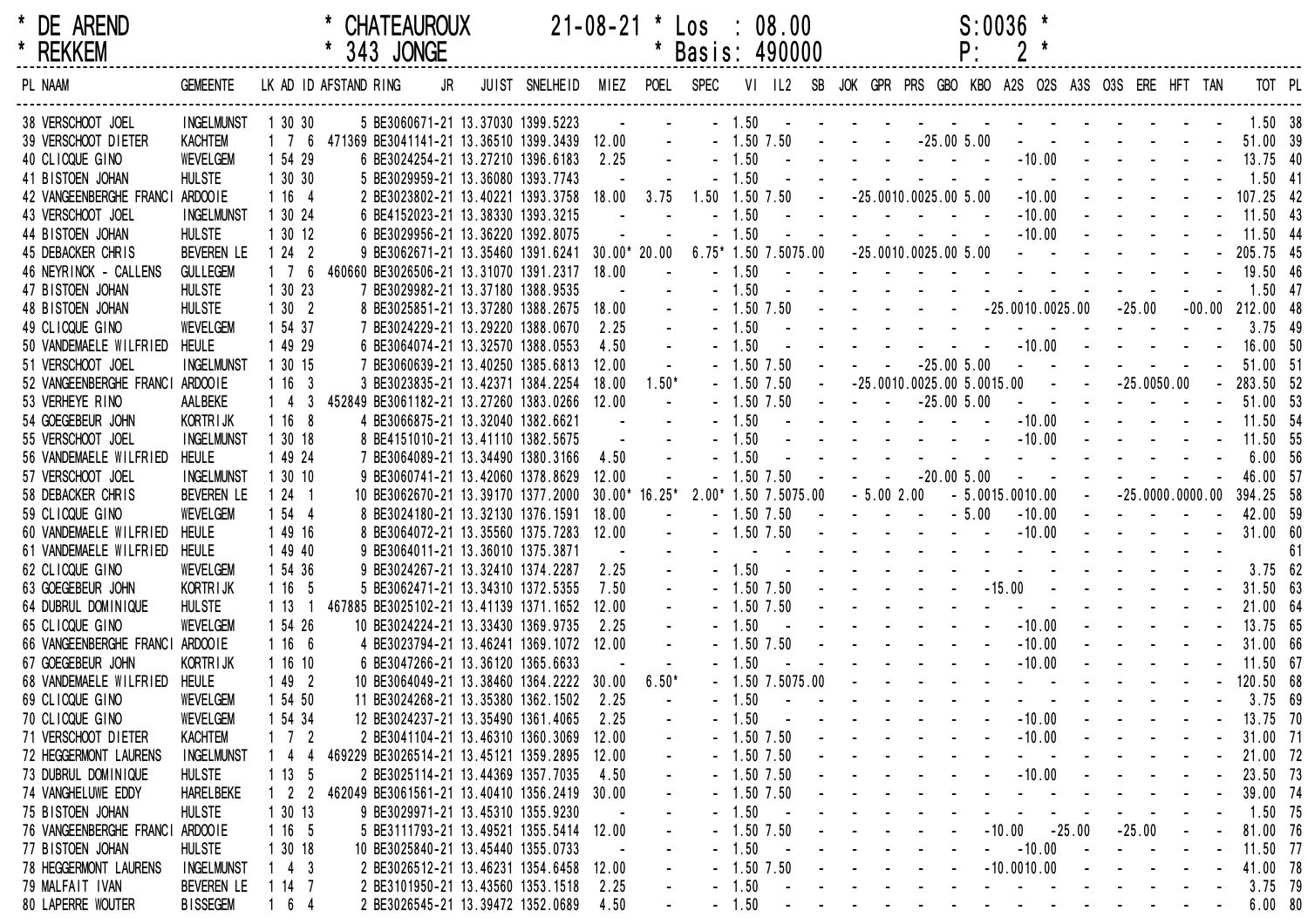| * DE AREND<br>* REKKEM           |                   |                     | * CHATEAUROUX<br>* 343 JONGE                       |    |                               |           |                         | 21-08-21 * Los : 08.00<br>* Basis: 490000                                              |                |                               |  | $S:0036$ *<br>P:           |          |                                                                                                                                                                                                                                   |             |     |
|----------------------------------|-------------------|---------------------|----------------------------------------------------|----|-------------------------------|-----------|-------------------------|----------------------------------------------------------------------------------------|----------------|-------------------------------|--|----------------------------|----------|-----------------------------------------------------------------------------------------------------------------------------------------------------------------------------------------------------------------------------------|-------------|-----|
| PL NAAM                          | <b>GEMEENTE</b>   |                     | LK AD ID AFSTAND RING                              | JR | JUIST SNELHEID MIEZ POEL SPEC |           |                         |                                                                                        | VI IL2         |                               |  |                            |          | SB JOK GPR PRS GBO KBO A2S O2S A3S O3S ERE HFT TAN                                                                                                                                                                                | TOT PL      |     |
| 81 DEBACKER CHRIS                | BEVEREN LE        | 1 24 4              | 11 BE3062790-21 13.45580 1350.5954 18.00           |    |                               |           | $\sim 100$ km s $^{-1}$ |                                                                                        |                |                               |  |                            |          | $-1.50\,7.50$ $    -10.00$ $  -25.0000.00$ $ 162.00$ $81$                                                                                                                                                                         |             |     |
| 82 NOPPE MARCEL                  | <b>MARKE</b>      |                     | 1 4 1 457627 BE3063675-21 13.39338 1347.6926       |    |                               | 7.50      |                         |                                                                                        |                |                               |  |                            |          | - 1.50 7.50 - - - - - - - - - - - - - - - 16.50 82                                                                                                                                                                                |             |     |
| 83 VANDEMAELE WILFRIED           | <b>HEULE</b>      | 1 49 10             | 11 BE3064118-21 13.43130 1346.5343 12.00           |    |                               |           |                         |                                                                                        |                |                               |  |                            |          | $-1.507.50$ $      -10.00$ $     -$ 31.00 83                                                                                                                                                                                      |             |     |
| 84 VANGEENBERGHE FRANCI ARDOOIE  |                   | 1 16 13             | 6 003023838-21 13.52391 1344.8426                  |    |                               | $\sim 10$ |                         |                                                                                        |                |                               |  |                            |          | $-1.50$ $        -10.00$ $    -$                                                                                                                                                                                                  | 11.50 84    |     |
| 85 VERSTRAETE KRISTOF            | WIELSBEKE         |                     | 1 4 1 470953 BE3046405-21 13.50360 1343.2772 30.00 |    |                               |           |                         |                                                                                        | $-1.50$ $7.50$ |                               |  |                            |          | and the second contract of the                                                                                                                                                                                                    | 39.00 85    |     |
| 86 LEFEVRE CHRISTIAAN            | <b>VICHTE</b>     | 1 18 11             | 2 BE3063130-21 13.45200 1341.9614 12.00            |    |                               |           |                         |                                                                                        | $-1.50$ $7.50$ |                               |  |                            |          | $\frac{1}{2}$ . The contract of the contract of the contract of the contract of the contract of the contract of the contract of the contract of the contract of the contract of the contract of the contract of the contract of t | 31.00 86    |     |
| 87 VANDEMAELE WILFRIED           | <b>HEULE</b>      | 1 49 9              | 12 BE3064098-21 13.45020 1339.4445 12.00           |    |                               |           |                         |                                                                                        | $-1.50$ $7.50$ | and the company of the season |  |                            |          | $-10.00$ $     -$                                                                                                                                                                                                                 | 31.00 87    |     |
| 88 DENYS ERIK                    | BEVEREN (L        |                     | 1 10 4 467291 BE3060159-21 13.48570 1339.1345      |    |                               |           |                         |                                                                                        | $-1.50 - -$    |                               |  |                            |          | and the second contract of the                                                                                                                                                                                                    | $1.50$ 88   |     |
| 89 BISTOEN JOHAN                 | <b>HULSTE</b>     | 1304                | 11 BE3025870-21 13.49510 1339.1282 12.00           |    |                               |           |                         |                                                                                        | $-1.50$ $7.50$ |                               |  |                            |          |                                                                                                                                                                                                                                   | 56.00 89    |     |
| 90 VANDENBERGHE-PLETS            | ZWEVEGEM          |                     | 1 2 2 458456 BE3024418-21 13.42260 1338.8183 30.00 |    |                               |           |                         |                                                                                        | $-1.50$ $7.50$ |                               |  |                            |          | the contract of the contract of the contract of                                                                                                                                                                                   | 39.00 90    |     |
| 91 VERSCHOOT JOEL                | <b>INGELMUNST</b> | 1 30 13             | 10 BE3060614-21 13.52430 1337.3595 12.00           |    |                               |           |                         |                                                                                        | $-1.50$ $7.50$ |                               |  |                            |          |                                                                                                                                                                                                                                   | 31.00 91    |     |
| 92 CLICQUE GINO                  | <b>WEVELGEM</b>   | 1 54 45             | 13 BE3024210-21 13.42000 1336.7924                 |    |                               | 2.25      |                         | $-1.50$                                                                                | $\sim 100$     |                               |  |                            |          | the contract of the contract of the contract of the contract of the contract of the contract of the contract of                                                                                                                   | $3.75$ 92   |     |
| 93 LEFEVRE CHRISTIAAN            | <b>VICHTE</b>     | 1183                | 3 BE3063186-21 13.46500 1336.1576 12.00*           |    |                               |           |                         |                                                                                        | $-1.50$ $7.50$ |                               |  |                            |          |                                                                                                                                                                                                                                   | 31.00 93    |     |
| 94 GOEGEBEUR JOHN                | <b>KORTRIJK</b>   | 1 16 14             | 7 BE3025810-21 13.43380 1336.1218                  |    |                               |           |                         | $-1.50$                                                                                |                |                               |  |                            |          | the contract of the contract of the contract of the                                                                                                                                                                               | 1.50 94     |     |
| 95 DEBACKER CHRIS                | BEVEREN LE        | 1 24 20             | 12 BE2108108-21 13.49450 1335.9857                 |    |                               |           |                         | $-1.50$                                                                                |                |                               |  |                            |          |                                                                                                                                                                                                                                   | 11.50 95    |     |
| 96 VANDEMAELE WILFRIED           | <b>HEULE</b>      | 1 49 33             | 13 BE3064129-21 13.45590 1335.7667                 |    |                               | 4.50      |                         | $-1.50$                                                                                |                |                               |  |                            |          |                                                                                                                                                                                                                                   | 16.00 96    |     |
| 97 VERSCHOOT JOEL                | <b>INGELMUNST</b> | 1308                | 11 BE3060716-21 13.53590 1332.5740 12.00           |    |                               |           |                         |                                                                                        | $-1.50$ $7.50$ |                               |  |                            |          | and the state of the state of the state of the                                                                                                                                                                                    | 21.00 97    |     |
| 98 LEFEVRE CHRISTIAAN            | <b>VICHTE</b>     | 1 18 15             | 4 BE3063108-21 13.48150 1330.7222                  |    |                               |           |                         |                                                                                        | $-1.50$ $7.50$ |                               |  |                            |          | $ -$ 0.50 $    -$                                                                                                                                                                                                                 | $9.50$ $98$ |     |
| 99 GOEGEBEUR JOHN                | KORTRIJK          | 1167                | 8 BE3062490-21 13.45020 1330.7004                  |    |                               | $6.50*$   |                         |                                                                                        |                | $-1.50$ $    -$               |  |                            |          | $-10.00$ $     -$                                                                                                                                                                                                                 | 18.00 99    |     |
| 100 DEBACKER CHRIS               | BEVEREN LE        | 1 24 22             | 13 BE3062794-21 13.51220 1329.8387                 |    |                               |           |                         | $-1.50$                                                                                |                |                               |  |                            |          | $-10.00$ $     -$                                                                                                                                                                                                                 | 11.50 100   |     |
| 101 LEFEVRE CHRISTIAAN           | <b>VICHTE</b>     | 1182                | 5 BE3063171-21 13.48360 1329.3861                  |    |                               | $4.50*$   |                         |                                                                                        | $-1.50$ $7.50$ |                               |  |                            |          | the contract of the contract of the contract of                                                                                                                                                                                   | 13.50 101   |     |
| 102 CLICQUE GINO                 | <b>WEVELGEM</b>   | 1 54 51             | 14 BE3024214-21 13.44200 1327.7338                 |    |                               | 2.25      |                         | $-1.50$                                                                                |                |                               |  |                            |          | the contract of the contract of the contract of                                                                                                                                                                                   | 3.75 102    |     |
| 103 DECUYPERE THIBAUT            | ANZEGEM IN        | 1 6 5               | 2 BE3066850-21 13.49280 1327.1566                  |    |                               | 4.50      |                         | $-1.50$                                                                                |                |                               |  |                            |          | the contract of the contract of the contract of the contract of the contract of the contract of the contract of the contract of the contract of the contract of the contract of the contract of the contract of the contract o    | 6.00 103    |     |
| 104 DUBRUL DOMINIQUE             | <b>HULSTE</b>     | 1 13 11             | 3 BE3025161-21 13.52369 1326.9004                  |    |                               | 2.25      |                         | $-1.50$                                                                                |                |                               |  |                            |          | the second contract of the second contract of                                                                                                                                                                                     | 3.75 104    |     |
| 105 VANDEMAELE WILFRIED          | <b>HEULE</b>      | 1 49 44             | 14 BE3026268-21 13.48390 1325.5500                 |    |                               |           |                         |                                                                                        |                |                               |  |                            |          | the contract of the contract of the contract of                                                                                                                                                                                   |             | 105 |
| 106 VERSCHOOT DIETER             | <b>KACHTEM</b>    | $1 \quad 7 \quad 1$ | 3 BE3041125-21 13.55420 1325.1870                  |    |                               | $4.50*$   |                         |                                                                                        | $-1.50$ $7.50$ |                               |  |                            |          | $      10.00$ $   25.0000.0060.00$ 208.50 106                                                                                                                                                                                     |             |     |
| 107 VERSCHOOT JOEL               | <b>INGELMUNST</b> | 1 30 19             | 12 BE4151012-21 13.56340 1322.9195                 |    |                               |           |                         | $-1.50$                                                                                |                |                               |  |                            |          | the contract of the contract of the contract of                                                                                                                                                                                   | 1.50 107    |     |
| 108 VERSCHOOT JOEL               | <b>INGELMUNST</b> | 1 30 28             | 13 BE4151064-21 13.56390 1322.6104                 |    |                               |           |                         | $-1.50$                                                                                |                |                               |  |                            |          | the contract of the contract of the contract of                                                                                                                                                                                   | 1.50 108    |     |
| 109 CLICQUE GINO                 | <b>WEVELGEM</b>   | 1 54 15             | 15 BE3024223-21 13.46040 1321.0836                 |    |                               | 2.25      |                         | $-1.50$                                                                                |                |                               |  |                            |          | the contract of the contract of the contract of                                                                                                                                                                                   | 3.75 109    |     |
| 110 VERSCHOOT JOEL               | <b>INGELMUNST</b> | 1 30 16             | 14 BE2125309-21 13.57430 1318.6665                 |    |                               |           |                         | $-1.50$                                                                                |                |                               |  |                            |          | the second contract of the second contract of                                                                                                                                                                                     | 1.50 110    |     |
| 111 VANGEENBERGHE FRANCI         | ARDOO1E           | 1 16 9              | 7 BE3111709-21 13.59441 1318.3621                  |    |                               | $2.25*$   |                         |                                                                                        |                |                               |  |                            |          |                                                                                                                                                                                                                                   | $6.25$ 111  |     |
| 112 VERSCHOOT JOEL               | <b>INGELMUNST</b> | 1 30 26             | 15 BE3060628-21 13.57540 1317.9911                 |    |                               |           |                         | $-1.50$                                                                                |                |                               |  |                            |          | the second contract of the second contract of the second contract of the second contract of the second contract of the second contract of the second contract of the second contract of the second contract of the second cont    | 1.50 112    |     |
| 113 BISTOEN JOHAN                | <b>HULSTE</b>     | 30 17               | 12 BE3029946-21 13.55380 1317.3512                 |    |                               |           |                         | $-1.00$                                                                                |                |                               |  | $-10.00$                   |          |                                                                                                                                                                                                                                   | 11.00 113   |     |
| 114 DECUYPERE THIBAUT            | ANZEGEM IN        | 66<br>-1            | 3 BE3066801-21 13.52050 1317.2933                  |    |                               | $2.25*$   |                         |                                                                                        |                |                               |  | $-10.00$                   |          |                                                                                                                                                                                                                                   | 12.25 114   |     |
| 115 VANGEENBERGHE FRANCI ARDOOIE |                   | 1168                | 8 BE3023796-21 14.00381 1315.0720                  |    |                               | $2.25*$   |                         |                                                                                        |                |                               |  | $\Delta \sim 100$          |          |                                                                                                                                                                                                                                   | 2.25 115    |     |
|                                  |                   |                     |                                                    |    |                               |           |                         | ------------------- Geld buiten de prijzen tot : 1-16.1236,2 ------------------------- |                |                               |  |                            |          |                                                                                                                                                                                                                                   |             |     |
| * VERSCHOOT JOEL                 | <b>INGELMUNST</b> | 1 30 7              | 17 BE4152005-21 13.59540 1310.6669                 |    |                               |           |                         |                                                                                        |                |                               |  | $-10.00$                   |          | $-25.0000.00$                                                                                                                                                                                                                     | $-135.00$ * |     |
| * VERHEYE RINO                   | AALBEKE           | $4\quad 4$          | 2 BE3061128-21 13.46120 1308.0560                  |    |                               |           |                         |                                                                                        |                |                               |  | $-10.00$                   |          |                                                                                                                                                                                                                                   | $10.00$ *   |     |
| * VANDEMAELE WILFRIED            | <b>HEULE</b>      | 49 17               | 16 BE3064111-21 13.53350 1307.0554                 |    |                               |           |                         |                                                                                        |                |                               |  | $-10.00$                   |          |                                                                                                                                                                                                                                   | 10.00       |     |
| * GERYL-VAN HOYDONCK             | <b>INGELMUNST</b> | 2 <sub>2</sub>      | 2 BE3041839-21 14.02300 1293.1697                  |    |                               |           |                         |                                                                                        |                |                               |  | $-10.00$                   |          |                                                                                                                                                                                                                                   | 10.00       |     |
| * NEYRINCK - CALLENS             | <b>GULLEGEM</b>   | 7 5                 | 2 BE3060403-21 13.57220 1289.0402                  |    |                               |           |                         |                                                                                        |                |                               |  | $-10.00$                   |          |                                                                                                                                                                                                                                   | 10.00       |     |
| * VERHEYE RINO                   | AALBEKE           | 4 1                 | 4 BE3061184-21 13.53330 1280.8627                  |    |                               |           |                         |                                                                                        |                |                               |  | $-8.00$                    | $-25.00$ | $-80.00$                                                                                                                                                                                                                          | 113.00      |     |
| * VERSCHOOT JOEL                 | <b>INGELMUNST</b> | 1309                | 19 BE3060706-21 14.09420 1275.9237                 |    |                               |           |                         |                                                                                        |                |                               |  | $\sim$<br>$\sim$ 100 $\pm$ | $-25.00$ | $\sim$                                                                                                                                                                                                                            | 25.00       |     |
|                                  |                   |                     |                                                    |    |                               |           |                         |                                                                                        |                |                               |  |                            |          |                                                                                                                                                                                                                                   |             |     |